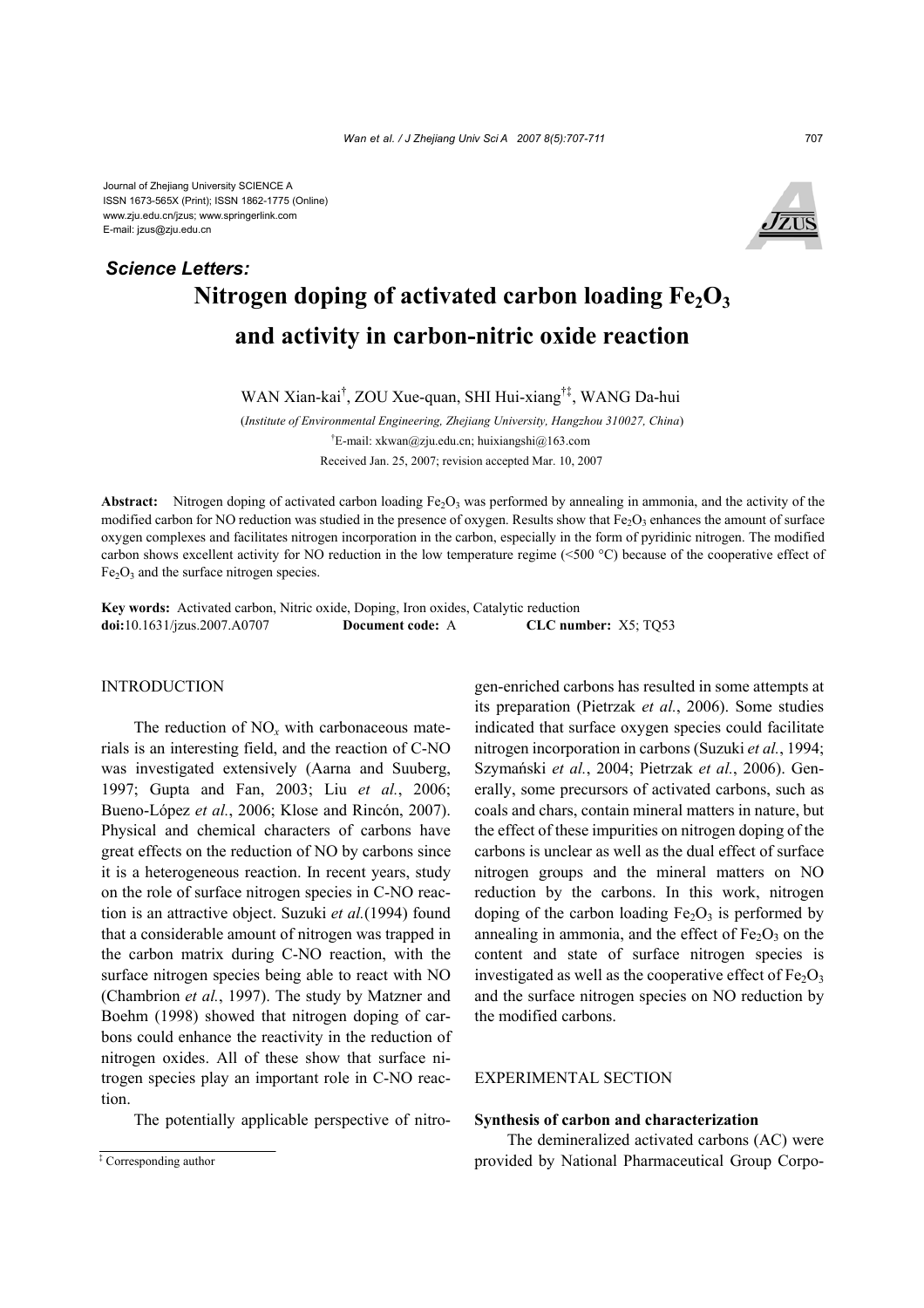ration, in particle size of 0.9~1.2 mm. The carbon loading  $Fe<sub>2</sub>O<sub>3</sub>$  (ACFe) was prepared by immersing AC in an aqueous solution of  $Fe(NO<sub>3</sub>)<sub>3</sub>·9H<sub>2</sub>O$  at ambient temperature for 24 h and drying it at 110 °C followed by calcining in argon at 500 °C for 2 h. Nitrogen was incorporated in the carbons by annealing in ammonia at 500 °C for 2 h and cooled in argon, by which ACN and ACFeN were obtained. All samples were stored in ambient air.

Specific surface area and porous structure were determined by  $N_2$  adsorption at −196 °C using a Quantachrome Autosorb-1-C instrument. Elemental analysis of all carbons was performed using a ThermoFinnigan Flash EA1112 element analyzer. XRD characterization was conducted using a Rigaku D/MAX-RA diffractometer with Cu-Kα radiation. XPS analysis was performed using a PHI1600 XPS system operated at  $1.2 \times 10^{-8}$  Torr under Mg-Ka radiation.

# **Reduction of NO by carbons**

The NO reduction by carbons was performed in a 1.5 cm diameter quartz fixed-bed reactor over a temperature range of 200~800 °C under the following conditions: gas velocity: 300 ml/min; mass of carbons: 300 mg; gas pressure:  $1.01325 \times 10^5$  Pa; reactant gases composition:  $0.1\%$  NO,  $0.6\%$  O<sub>2</sub> with the rest being argon. The carbons were preheated in argon at 800 °C for 30 min and cooled to reaction temperature. Then reactant gases were introduced. The total concentration of  $NO<sub>x</sub>$  (including NO and  $NO<sub>2</sub>$ ) in products was analyzed using a Kane International Limited Model KM9106  $NO<sub>x</sub>$  analyzer. The experimental error was within  $\pm 5\%$ .

#### RESULTS AND DISCUSSION

#### **Characterization of the carbons**

Table 1 shows all carbons possess similar porous architecture. Compared with AC, a small decrease in surface area ( $S_{\text{BET}}$ ) and the total pore volume ( $V_t$ ) of ACFe that was observed, should be attributed to the blockage of pore entrances by  $Fe<sub>2</sub>O<sub>3</sub>$  particles. After the thermal treatment in ammonia, the surface area of ACFeN increases by about 10% as well as the micropore volume  $(V_{\text{mic}})$ , but such a situation did not occur in ACN. As we all know, carbon can be activated by chemical method, so this should be a consequence of activation of the carbon by iron oxides during annealing in ammonia.

| Table 1 Structural parameters of the carbons |
|----------------------------------------------|
|----------------------------------------------|

| Carbon       | $S_{\rm BET}$<br>$(m^2/g)$ | $\text{(cm}^3\text{/g)}$ | $V_{\rm mic}$<br>$\left(\text{cm}^3/\text{g}\right)$ | $V_{\text{meso}}$<br>$\text{ (cm}^3\text{/g)}$ | $D_{ap}$<br>(nm) |
|--------------|----------------------------|--------------------------|------------------------------------------------------|------------------------------------------------|------------------|
| AC           | 801                        | 0.470                    | 0.392                                                | 0.078                                          | 2.35             |
| <b>ACN</b>   | 805                        | 0.443                    | 0.394                                                | 0.039                                          | 2.20             |
| ACFe         | 721                        | 0.381                    | 0.355                                                | 0.026                                          | 2.11             |
| <b>ACFeN</b> | 792                        | 0.421                    | 0.393                                                | 0.028                                          | 2.13             |
|              |                            |                          |                                                      |                                                |                  |

*D*ap: Average pore diameter

The elemental analysis of all carbons is presented in Table 2. Both AC and ACN are ashless, and the ash composition of ACFe and ACFeN is iron oxides. The elemental contents of  $C^a$ ,  $H^a$ ,  $N^a$  are obtained on a dry-ash-free basis, and the content of  $O^{a,b}$ is calculated by difference. The data show that the contents of  $C^a$  and  $N^a$  increase at the expense of  $H^a$ and  $O^{a,b}$  after thermal treatment in ammonia. The content of nitrogen in the bulk of the carbons is in the order of ACFeN>ACN>ACFe=AC, and that of ACFeN is as high as 1.4 wt.%. This shows that nitrogen is incorporated in the carbons during thermal treatment in ammonia.

**Table 2 Elemental analysis of the carbons** 

| Carbon     | Content $(wt.\%)$ |                 |       |                           |                |
|------------|-------------------|-----------------|-------|---------------------------|----------------|
|            | ash <sup>a</sup>  | $\mathcal{C}^a$ | $H^a$ | $\mathrm{N}^{\mathrm{a}}$ | $\Omega^{a,b}$ |
| AC         | 0                 | 89.2            | 1.0   | 03                        | 9.5            |
| <b>ACN</b> | 0                 | 91.5            | 0.5   | 0.8                       | 7.2            |
| ACFe       | 2.0               | 89.7            | 09    | 0 <sup>3</sup>            | 9.1            |
| ACFeN      | 2.0               | 91.6            | 0.7   | 14                        | 63             |

<sup>a</sup> Dry-ash-free (daf) basis; <sup>b</sup> Determined by difference

XPS measurements were performed to characterize the changes taking place on the surface of the carbons and the results are listed in Table 3. The surface nitrogen contents of the carbons increase greatly after thermal treatment in ammonia, which is the same as the result of the elemental analysis. As we all know, surface oxygen species can facilitate nitrogen incorporation in carbons (Suzuki *et al*., 1994; Szymański *et al*., 2004; Pietrzak *et al*., 2006), and it was also observed in this experiment. The data in Table 3 show that the surface nitrogen content of ACFeN is higher than that of ACN while its precursor possesses higher surface oxygen content. This indicates that iron oxides should be responsible for the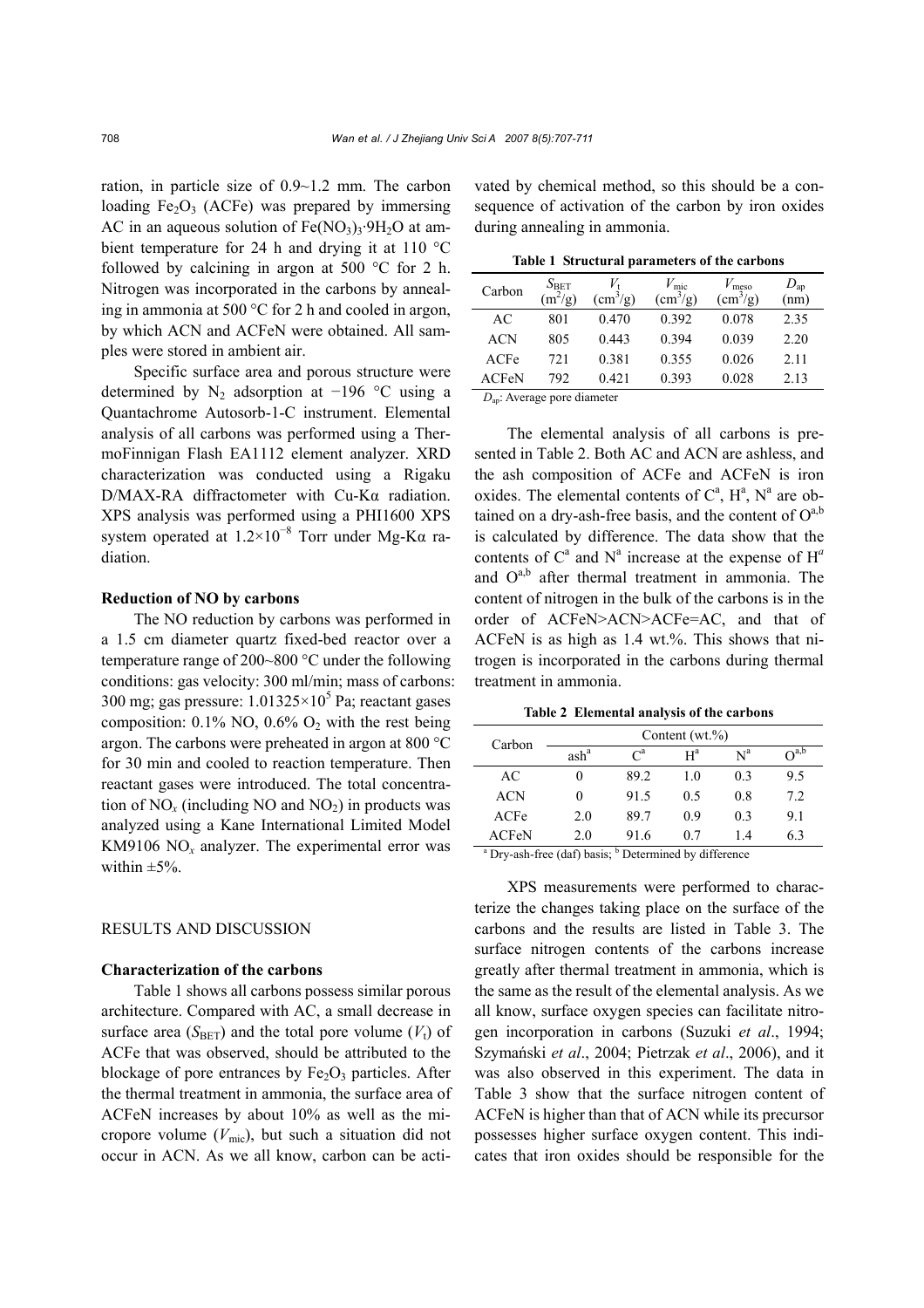higher nitrogen content of ACFeN since iron oxides enhance the amount of surface oxygen complexes.

**Table 3 Chemical surface composition obtained by XPS, disregarding hydrogen** 

| Carbon     | Surface composition (at.%) |     |      |     |
|------------|----------------------------|-----|------|-----|
|            | C                          | N   |      | Fe  |
| AC         | 91.4                       | 0.7 | 79   |     |
| <b>ACN</b> | 93.8                       | 2.5 | 37   |     |
| ACFe       | 78.9                       | 0.8 | 16.2 | 4.1 |
| ACFeN      | 78 3                       | 42  | 137  | 38  |

In order to investigate the effect of  $Fe<sub>2</sub>O<sub>3</sub>$  on the state of the surface nitrogen groups in the ammonia treatment, high-resolution N 1s spectra were obtained over the 396~405 eV range (Biniak *et al*., 1997; Huang and Teng, 2003; Szymański *et al*., 2004). The spectra in Fig.1 reveal the presence of four distinct nitrogen functionalities corresponding to pyridinic nitrogen (N-6, *BE*=398.4~398.7 eV), pyrrolic or pyridonic nitrogen (N-5, *BE*=400.1~400.4 eV), quaternary nitrogen in aromatic graphene structure (N-Q, *BE*=401.9 eV), and pyridine-N-oxides structures (N-X, *BE*=402 eV). The contribution of nitrogen species to the N 1s peaks is shown in Table 4 indicating that major nitrogen species are N-5 and N-Q in AC, and those of ACFe are N-5 and N-Q as well as N-6. After thermal treatment in ammonia, their N-Q peaks disappear just as shown in Fig.1, and the major nitrogen species are N-5 and N-6 in both ACN and ACFeN. This shows that N-Q translates to the other nitrogen species, due to the removal of the surrounding carbon during annealing in ammonia (Kapteijn *et al*., 1999), and that almost all nitrogen atoms incorporated in the carbon matrix locate at the edges of graphene structures in the form of N-5 and N-6. Furthermore, pyridine-N-oxides structures are also present in ACFeN, which may be ascribed to oxidization of N-6 by the surface oxygen species, but the phenomenon did not appear in ACN and the other carbons, which may be related to the higher contents of both nitrogen and oxygen in ACFeN just as shown in Table 3.

Fig.2 gives the XRD patterns for ACFe and ACFeN. The wide dispersion peaks in the range of 20°~30° and 40°~50° are characteristic peaks for carbon. Both carbons have sharp peaks at 30.2°, 35.5°, 43.3°, 57.2° and 62.8° which are attributed to the

**Table 4 Contribution of nitrogen species to the N 1s peak** 

| Carbon | Contribution of nitrogen species $(\% )$ |       |      |      |
|--------|------------------------------------------|-------|------|------|
|        | N-6                                      | $N-5$ | N-O  | N-X  |
| AC     | 16.3                                     | 53.3  | 30.4 |      |
| ACN    | 39.5                                     | 60.5  |      |      |
| ACFe   | 23.3                                     | 45.0  | 31.7 |      |
| ACFeN  | 43.2                                     | 43.1  |      | 13 7 |



**Fig.1 XPS N 1s spectra of the carbons**  (1) N-6, (2) N-5, (3) N-Q, (4) N-X



**Fig.2 XRD patterns of ACFe and ACFeN**

cubic Fe<sub>2</sub>O<sub>3</sub> crystal. The particle size of Fe<sub>2</sub>O<sub>3</sub> calculated using Scherrer formula is 23 nm for ACFe, and 24 nm for ACFeN. The chemical state and parti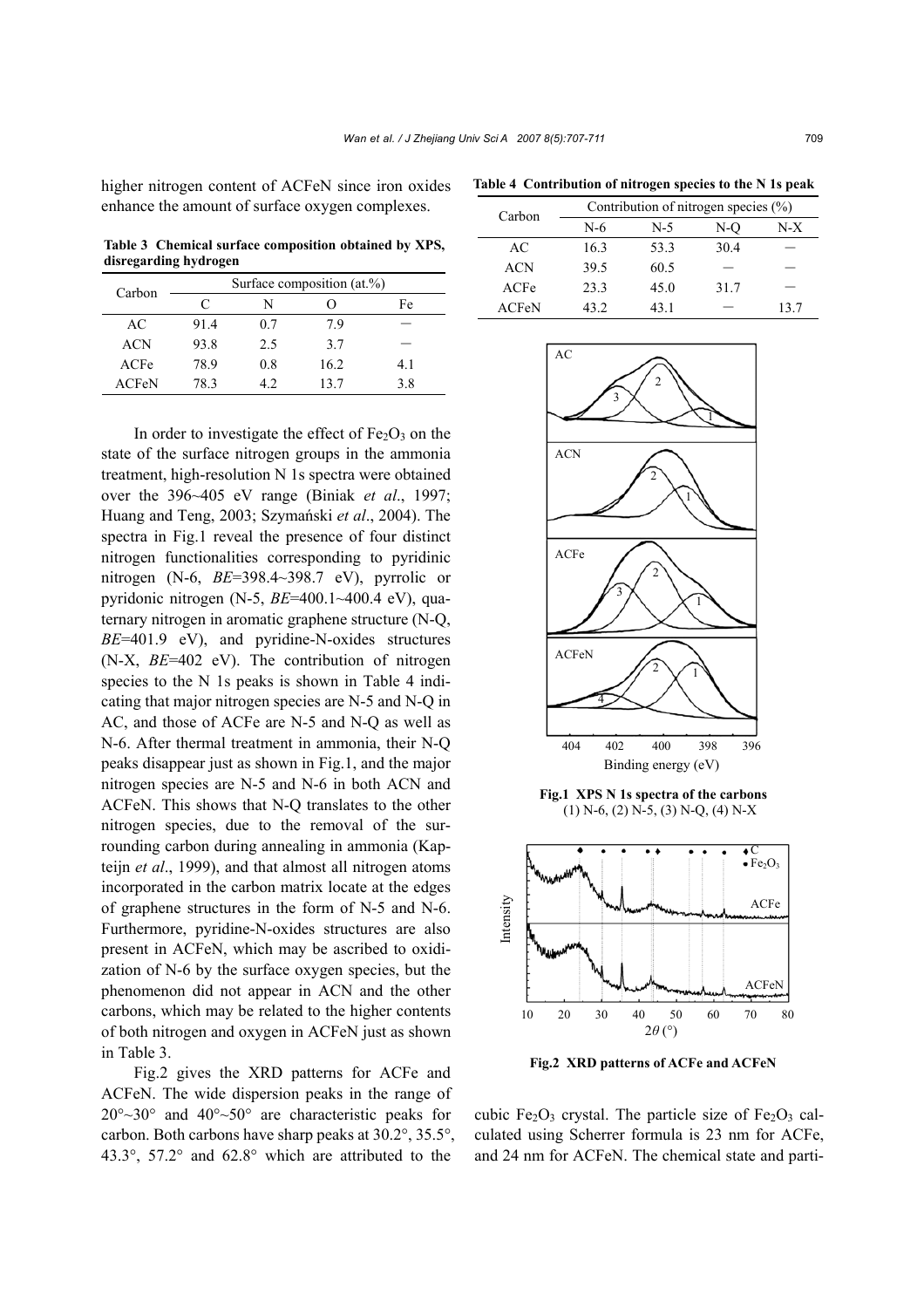cle size of the iron oxides do not change before and after the ammonia treatment.

# **Reduction of NO by different carbons**

Fig.3 presents a comparison of reaction activity of all carbons for NO reduction in the presence of oxygen. Obviously, the activity of the carbons increases remarkably after the ammonia treatment, even the activity of ACN is much higher than that of ACFe in the low temperature regime  $(<500 \degree C)$ . This shows that nitrogen content has a positive effect on the activity of the carbons, and it is believed that surface nitrogen species act as catalytic active centers and help the forming of reactive intermediates (Matzner and Boehm, 1998; Huang and Teng, 2003).



**Fig.3 Activity of different carbons in NO reduction**

It is observed that there is a break in NO*x* conversion for ACN at near 535 °C, and that this temperature is close to starting temperature of NO reduction by AC. When temperature is above 535 °C, active carbon sites  $(C_f)$  obtained continuously can facilitate NO reduction as surface nitrogen species (C(N)) do it, so the high activity of ACN should be ascribed to the dual effect of  $C(N)$  and  $C_f$  on the reduction of NO. When the temperature is above 650  $\textdegree$ C, the activity of AC is close to that of ACN, which can be explained by the decomposition of  $C(N)$  in the high temperature (Suzuki *et al*., 1994). Regarding the curve of ACFeN, a break appears at 320 °C instead of 535 °C. The impregnation of  $Fe<sub>2</sub>O<sub>3</sub>$  should be responsible for the shift of the break to low temperature, since the catalytic reduction of NO by carbon loading  $Fe<sub>2</sub>O<sub>3</sub>$  can be performed at low temperature just as Fig.3 shows (Illán-Gómez *et al*., 1999). Furthermore, it would be worthwhile to mention the cooperatively

catalytic effect of  $C(N)$  and  $Fe<sub>2</sub>O<sub>3</sub>$  in NO reduction by ACFeN. Fe<sub>2</sub>O<sub>3</sub> shows desirable catalytic activity over the experimental temperature range, and C(N) does it in the low temperature regime, but higher NO*x* conversion can be achieved over ACFeN in the low temperature regime because of the cooperative effect of  $C(N)$  and  $Fe<sub>2</sub>O<sub>3</sub>$ .

# **CONCLUSION**

The present work shows that  $Fe<sub>2</sub>O<sub>3</sub>$  loaded in the carbon enhances the amount of surface oxygen complexes, and facilitates the nitrogen incorporation in the carbon during the ammonia treatment. Almost all nitrogen atoms incorporated in the carbon locate at the edges of the graphene structures, especially in the form of pyridinic nitrogen structures. The reduction of NO by the modified carbon begins at a low temperature, and the modified carbon shows excellent activity in the low temperature regime  $(\leq 500 \degree C)$  because of the cooperative effect of  $C(N)$  and  $Fe<sub>2</sub>O<sub>3</sub>$  in C-NO reaction. This work will give an idea for preparation of nitrogen-enriched carbons possessing excellent activity for NO reduction in low temperature regime, which is important for its practical application.

#### **References**

- Aarna, I., Suuberg, E.M., 1997. A review of the kinetics of the nitric oxide-carbon reaction. *Fuel*, **76**(6):475-491. [doi:10.1016/S0016-2361(96)00212-8]
- Biniak, S., Szymański, G.S., Siedlewski, J., Świątkowski, A., 1997. The characterization of activated carbons with oxygen and nitrogen surface groups. *Carbon*, **35**(12): 1799-1810. [doi:10.1016/S0008-6223(97)00096-1]
- Bueno-López, A., Caballero-Suárez, J.A., García-García, A., 2006. Kinetic model for the  $NO<sub>x</sub>$  reduction process by potassium containing coal char pellets at moderate temperature (350–450 °C) in the presence of  $O_2$  and  $H_2O$ . *Fuel Processing Tech.*, **87**(5):429-436. [doi:10.1016/ j.fuproc.2005.10.009]
- Chambrion, P., Orikasa, H., Suzuki, T., Kyotani, T., Tomita, A., 1997. A study of the C-NO reaction by using isotopically labeled C and NO. *Fuel*, **76**(6):493-498. [doi:10.1016/S0016-2361(96)00224-4]
- Gupta, H., Fan, L.S., 2003. Reduction of nitric oxide from combustion flue gas by bituminous coal char in the presence of oxygen. *Industrial & Engineering Chemistry Research*, **42**(12):2536-2543. [doi:10.1021/ie020693n]
- Huang, M.C., Teng, H., 2003. Nitrogen-containing carbons from phenol-formaldehyde resins and their catalytic activity in NO reduction with NH3. *Carbon*, **41**(5):951-957.